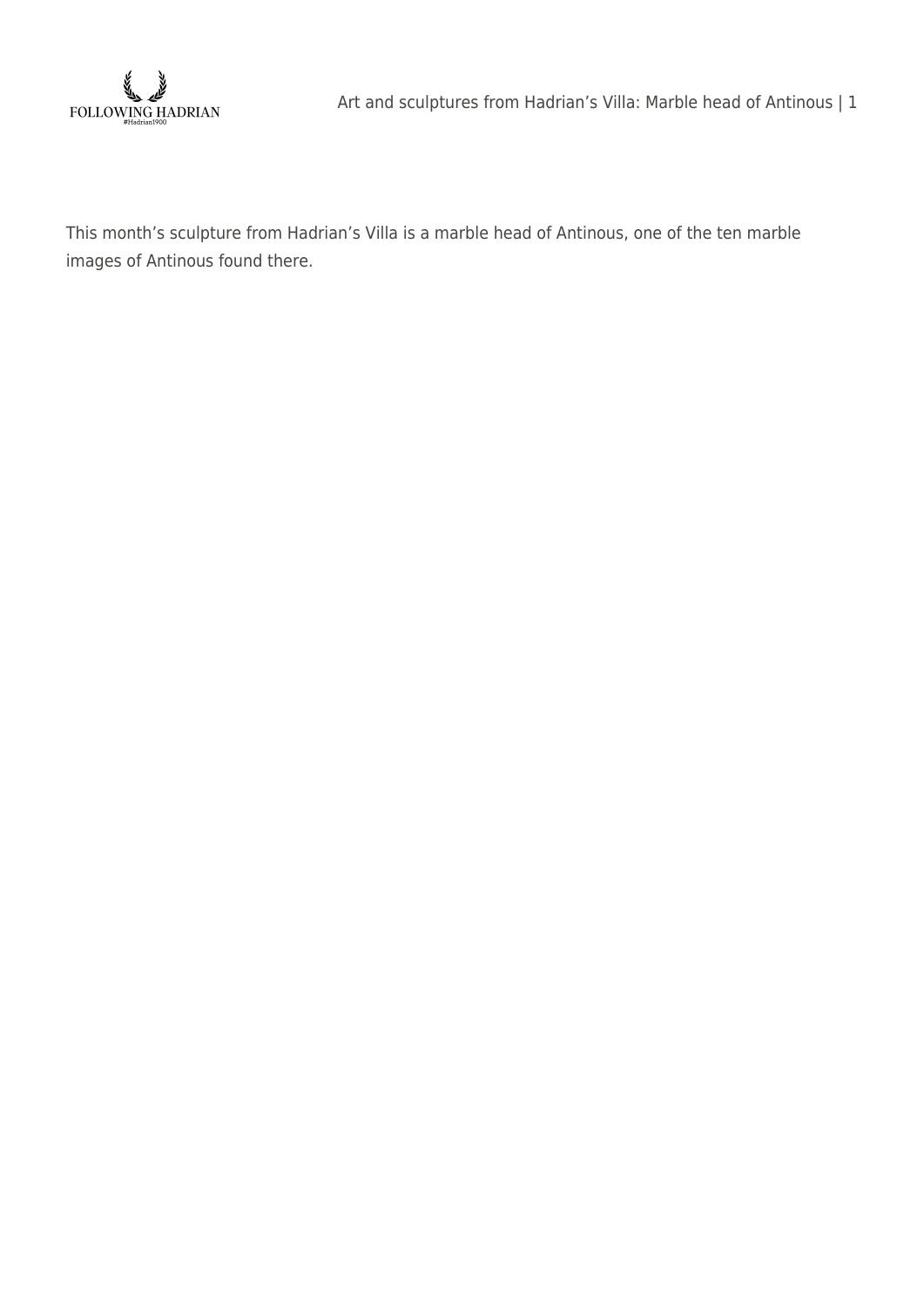

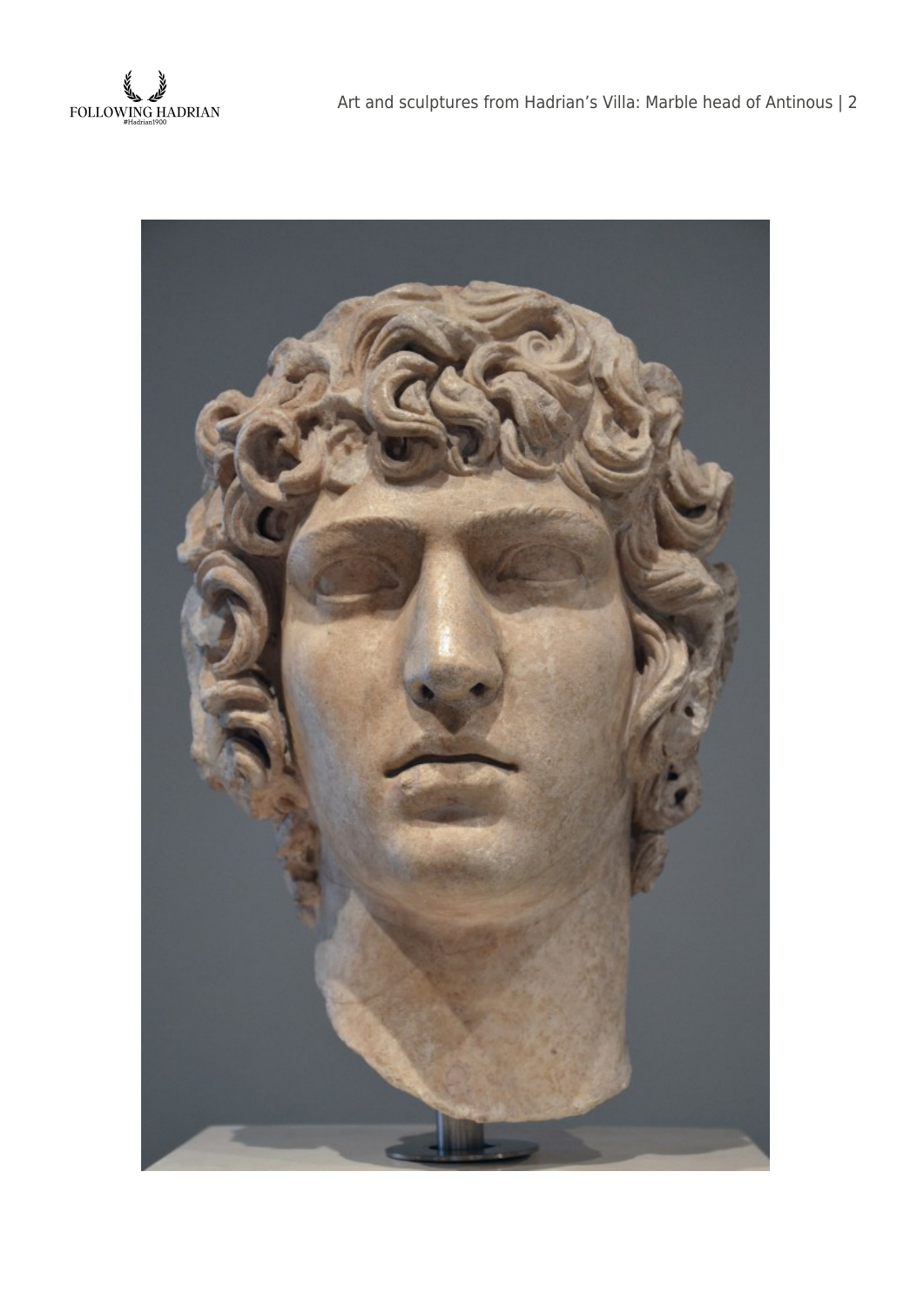

## Antinous, from Hadrian's Villa, late Hadrianic period 130-138 AD, Palazzo Massimo alle Terme, Rome

This portrait of Antinous is conserved in the Palazzo Massimo alle Terme in Rome. It is related to a coin type minted in the city of Adramyttium in Mysia (modern Edremit, Turkey) by an individual called Gessius (his name appears on the reverse of the coin). The coin was struck with the head of Antinous on the obverse and the words ΙΑΚΧΟC ΑΝΤΙΝΟΟC (Iacchos Antinous). Antinous is portrayed as [Iacchos,](http://www.theoi.com/Georgikos/EleusiniosIakkhos.html) a minor Dionysian deity (also epithet of Dionysus) associated with the Eleusinian Mysteries (Hadrian first took part in the Mysteries in about 124 AD and again in late summer 128 AD together with Antinous). The British Museum holds such a coin with the Eleusinian goddess Demeter on the reverse.



Commemorative coin minted by Gessius at Adramyttium OBV: Antinous as Iacchos, with legend IAKXOC | ANTINOOC REV: Demeter seated left ΓECIOC ANΘHKE AΔPAMVTHNOIC ©Trustees of the British Museum

Gessius' inclusion of his own name on the reverse of the coin shows how the provincial elite members sought to identity themselves and their cities with the imperial cult.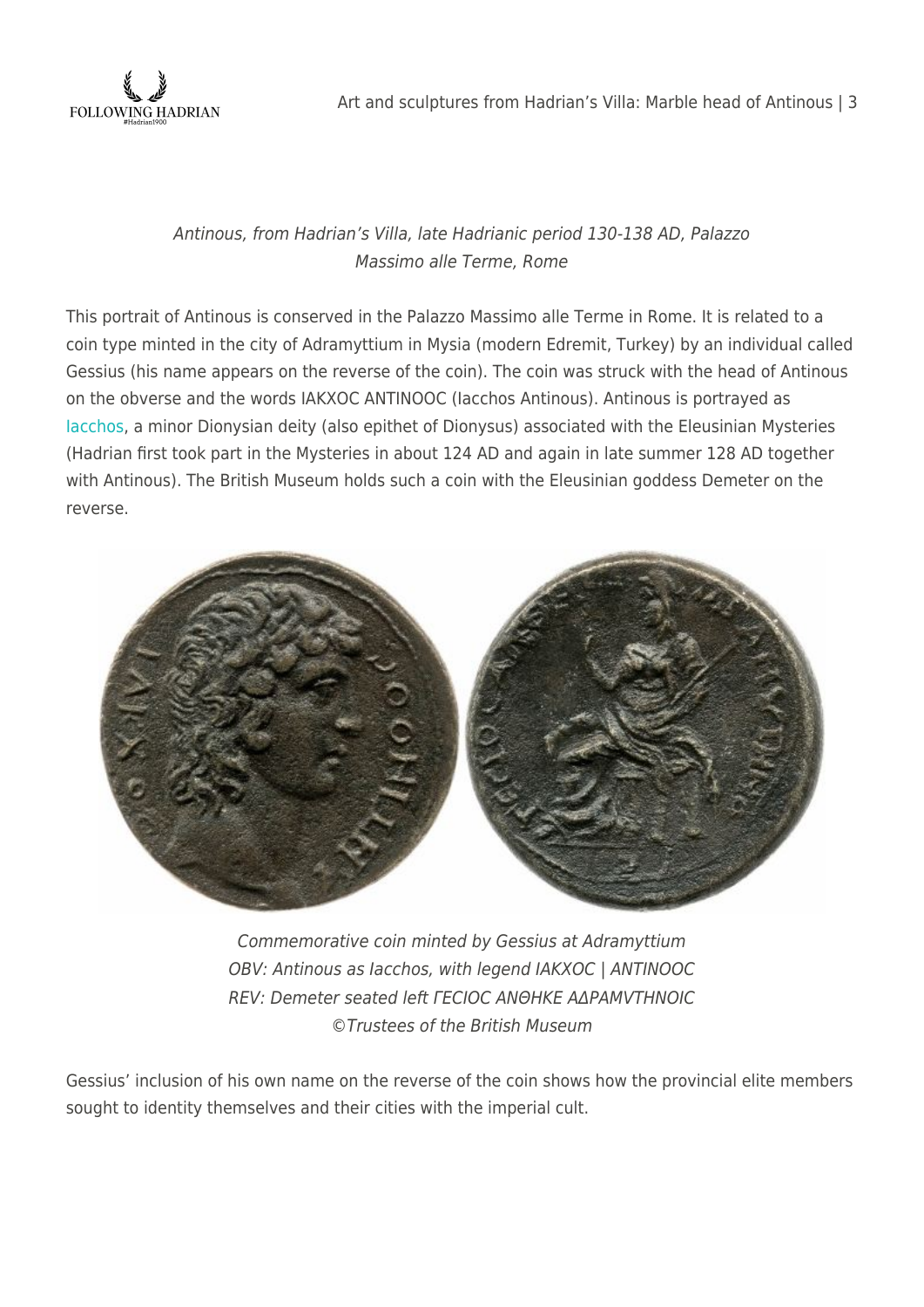

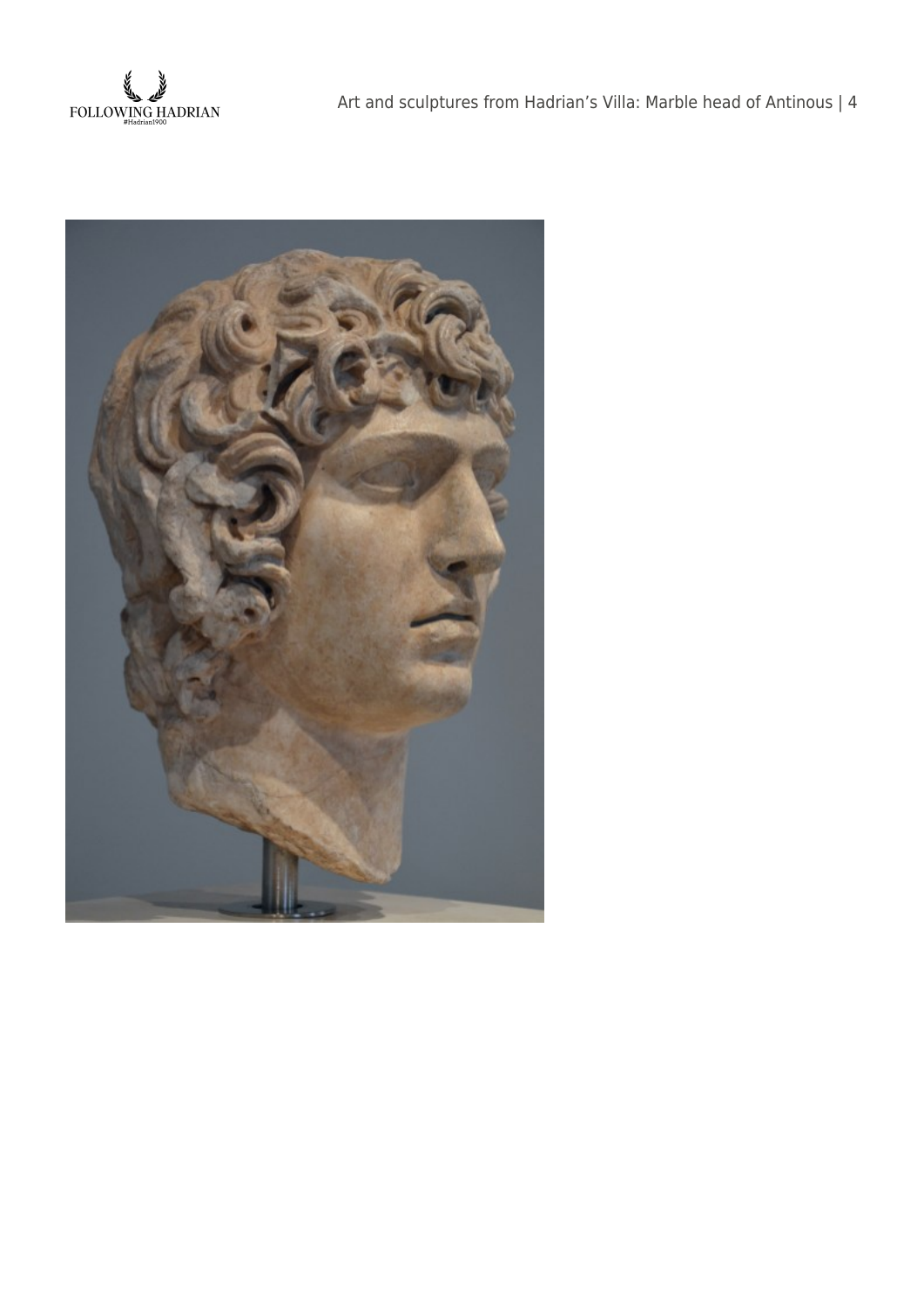



Sources:

- [Theoi Greek Mythology Iakkhos](http://www.theoi.com/Georgikos/EleusiniosIakkhos.html)
- [British Museum collection online Coin of Antinous](http://www.britishmuseum.org/research/collection_online/collection_object_details.aspx?objectId=1322218&partId=1&searchText=antinous+coin&page=1)
- Fox, Tatiana Eileen. The Cult of Antinous and the Response of the Greek East to Hadrian's Creation of a God. The faculty of The College of Arts and Sciences Ohio University. May 2014 [\(pdf](https://etd.ohiolink.edu/!etd.send_file?accession=ouashonors1399414457&disposition=inline))
- T. Opper, Hadrian: Empire and Conflict, The Antinous Cult, p. 188-190.